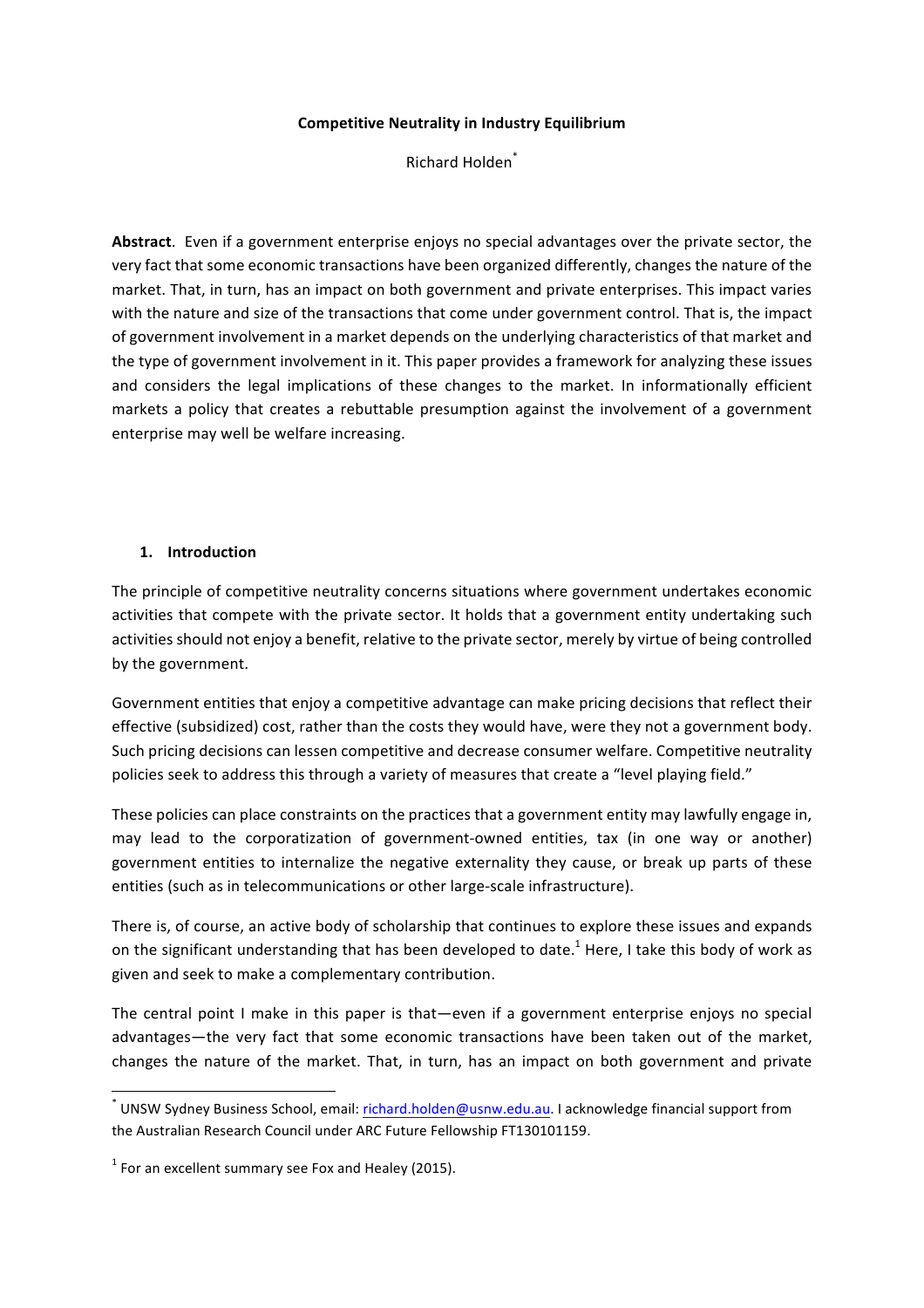enterprises. This impact varies with the nature and size of the transactions that come under government control. In other words, the impact of government involvement in a market depends on the underlying characteristics of that market and the type of government involvement in it.

The main implication of this is that any analysis of competitive neutrality that focuses on factors affecting a government enterprise relative to a private enterprise is necessarily incomplete. A complete analysis must account for how government involvement changes the governance choices of firms, and hence their actions. $<sup>2</sup>$ </sup>

The impact of a government enterprise on market equilibrium could operate through a variety of channels. A useful way of organizing these different channels is by thinking about the two roles that the price mechanism plays in a market: (i) it equates supply and demand; and (ii) it conveys information from informed parties to uninformed parties. Both are important, but (ii) is particularly important in so-called "stochastic economies"—settings where there is uncertainty about future states of the world. I take the view that essentially all economies are stochastic.<sup>3</sup>

It is illustrative to consider when the market-clearing role of the price mechanism is sufficient for thinking about how markets operate, and hence for issues pertaining to competitive neutrality. Grossman (1981: 555-556) puts it nicely: "...consider an economy with no production decisions, where people live for a single period and are endowed with apples and oranges. Suppose a planner or any single trader does not know who has what goods, or what individual preferences are for those goods. However, the existence of a market will lead people to allocate themselves to goods so that marginal rates of substitution are equalized. No one tries to learn anything from prices since there is nothing for any individual to learn. Walrasian prices constrain individuals in such a way that goods get drawn to people who value them. In this example, the mere existence of a market conveys all the information that a trader wants-namely, it tells him where he can find someone with whom to trade, and what are the terms of trade."

By contrast, in the type of stochastic economy I consider to be most relevant for policy-making purposes to do with competitive neutrality, information is conveyed by prices. Grossman, again, puts it thus: "...the worth of a risky consumption stream, or of a current production decision, to a particular agent h depends on what other agents know about the economy. The current relative value of 'risky production decision a' versus 'production decision b' depends upon all the current information possessed about the probability distribution of payoffs. In such an economy, current prices of

<u> 1989 - Johann Barn, mars eta bainar eta industrial eta baina eta baina eta baina eta baina eta baina eta bain</u>

<sup>&</sup>lt;sup>2</sup> In this sense, I link a firm's strategy to its structure, as do Gibbons, Holden and Powell (2012) (henceforth "GHP"). This concept was pioneered by Chandler (1962) and, as GHP note, plays an important role in the study of competitive strategy. GHP cite Porter (1985, 23) who noted that "Cost leadership usually implies tight control systems, overhead minimization, pursuit of scale economies, and dedication to the learning curve; these could be counterproductive for a firm attempting" a different strategy; and Roberts (2004, 255) who suggested that different strategies can involve "quite different tasks, calling on different organizational capabilities and typically requiring different organizational designs to effect them."

<sup>&</sup>lt;sup>3</sup> GHP cite Grossman (1981, 555) who observed that in non-stochastic economies, "No one tries to learn anything from prices [because] there is nothing for any individual to learn." GHP point out that a leading case of a stochastic economy is where there is an element of common-value uncertainty.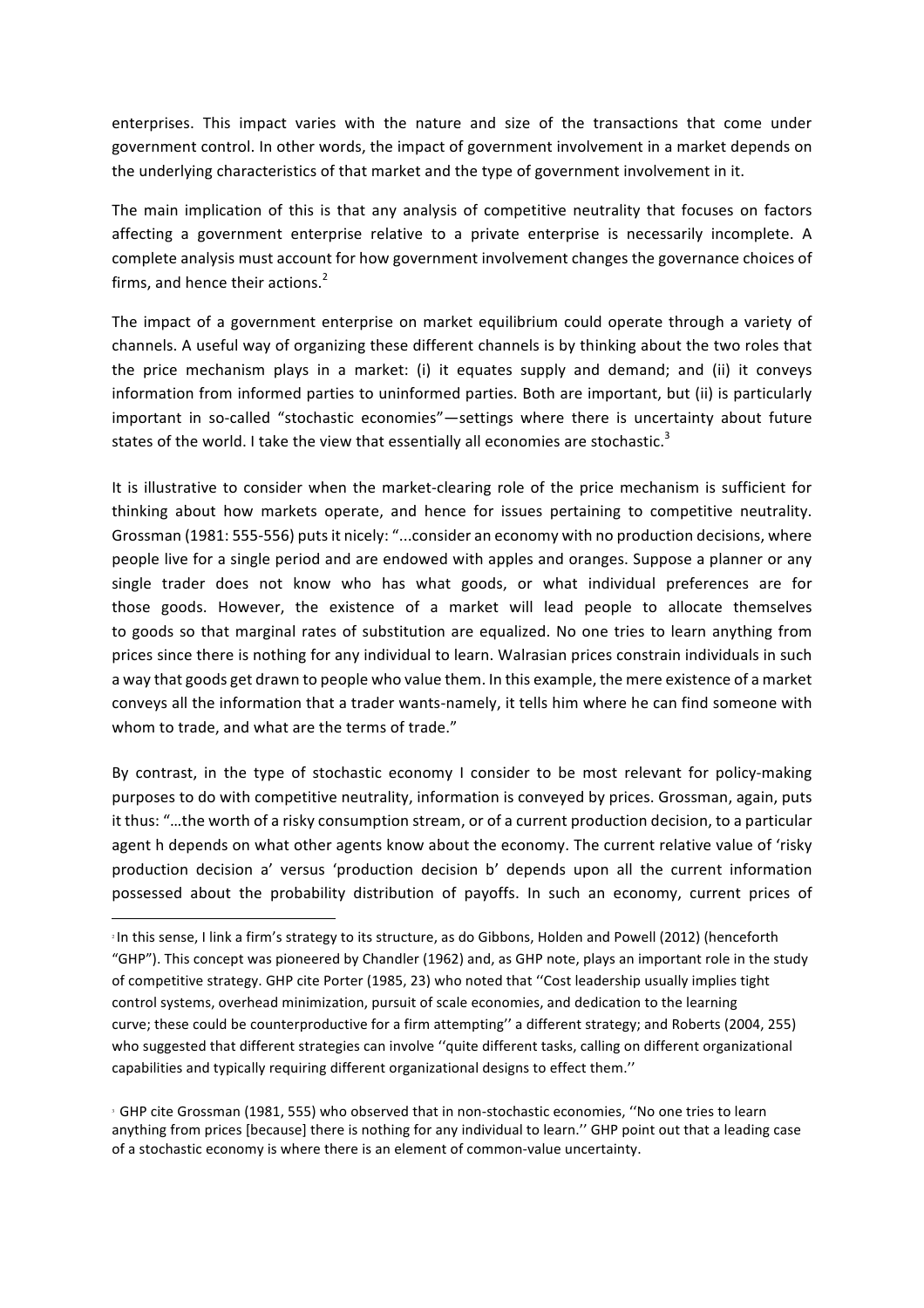securities will convey information to traders and affect their current decisions-if traders have rational expectations. The Walrasian model is inappropriate in situations where the current worth to trader h of a future income stream depends on other traders' current information."

Indeed, the very fact that production is organized in a *firm,* rather than undertaken by an individual, suggests a degree of complexity of the economic environment that typically involves an interdependency of optimal production decisions to which Grossman refers in the above quotation.

In this paper, I build on the framework introduced in Gibbons, Holden and Powell (2012) who analyze a rational-expectations model of price formation in an intermediate-good market under uncertainty and derive the implications for choices of governance structures by firms.

The production technology in GHP is simple: a machine converts (at a firm-specific cost) and intermediate input into a final good which is sold to consumers. There is a market for intermediate inputs, with random supply shocks so that the equilibrium price in that market conveys some information. In addition to the machine, each firm is comprised of two players: a "marketer" and an "engineer". The valuation to consumers is not known to firms ex ante, but can be discovered if the marketer in the firm takes a privately costly and non-contractible action.<sup>4</sup> Similarly, the marketer can take a private costly, non-contractible action that reduces the firms' costs. The players in the firm can, however, contract on ownership/control of the machine.<sup>5</sup> It turns out that in equilibrium, the party that controls the asset will invest while the other party will not.

GHP's key insight is that governance structure will end up affecting the informativeness of prices in the intermediate good market and this, in turn, will affect the optimal choice of governance structures for firms. To see this, notice that when a firm chooses marketer control they end up finding out the valuation of the final good to consumers. Consequently, they will not by an intermediate good if their costs are too high to make production profitable. This affects demand in the intermediate good market and hence the equilibrium price in that market. Crucially, however, the equilibrium price in the intermediate good market thus partially conveys the information that the firm who chose marketer control has.<sup>6</sup>

Armed with this insight, GHP observe that, since firms are *ex ante* identical (and small, thus no one firm having an impact on the equilibrium price by deviating) they must be indifferent between choosing market control or engineer control. Moreover, the more firms that choose marketer control, the more informative price in the intermediate good market is. But this creates an incentive for firms to choose engineer control, obtain the cost reduction that comes with it, and free ride on the

 

 $4$  The model is thus in the tradition of incomplete contracting models pioneered by Grossman and Hart (1986) and Hart and Moore (1990). See Aghion and Holden (2011) for an overview and a variety of applications of these types of models that have come to be known as "Property Rights Theory".

 $<sup>5</sup>$  In the context of GHP ownership rights and control rights are synonymous, since cash flows are assumed to</sup> be attached to control rights, and thus I will use the terms "ownership" and "control" interchangeably.

 $6$  It is in this sense that GHP is a rational expectations equilibrium model in the spirit of Grossman (1976, 1981), Grossman and Stiglitz (1976), and owing intellectual origins to the celebrated work of Hayek (1945).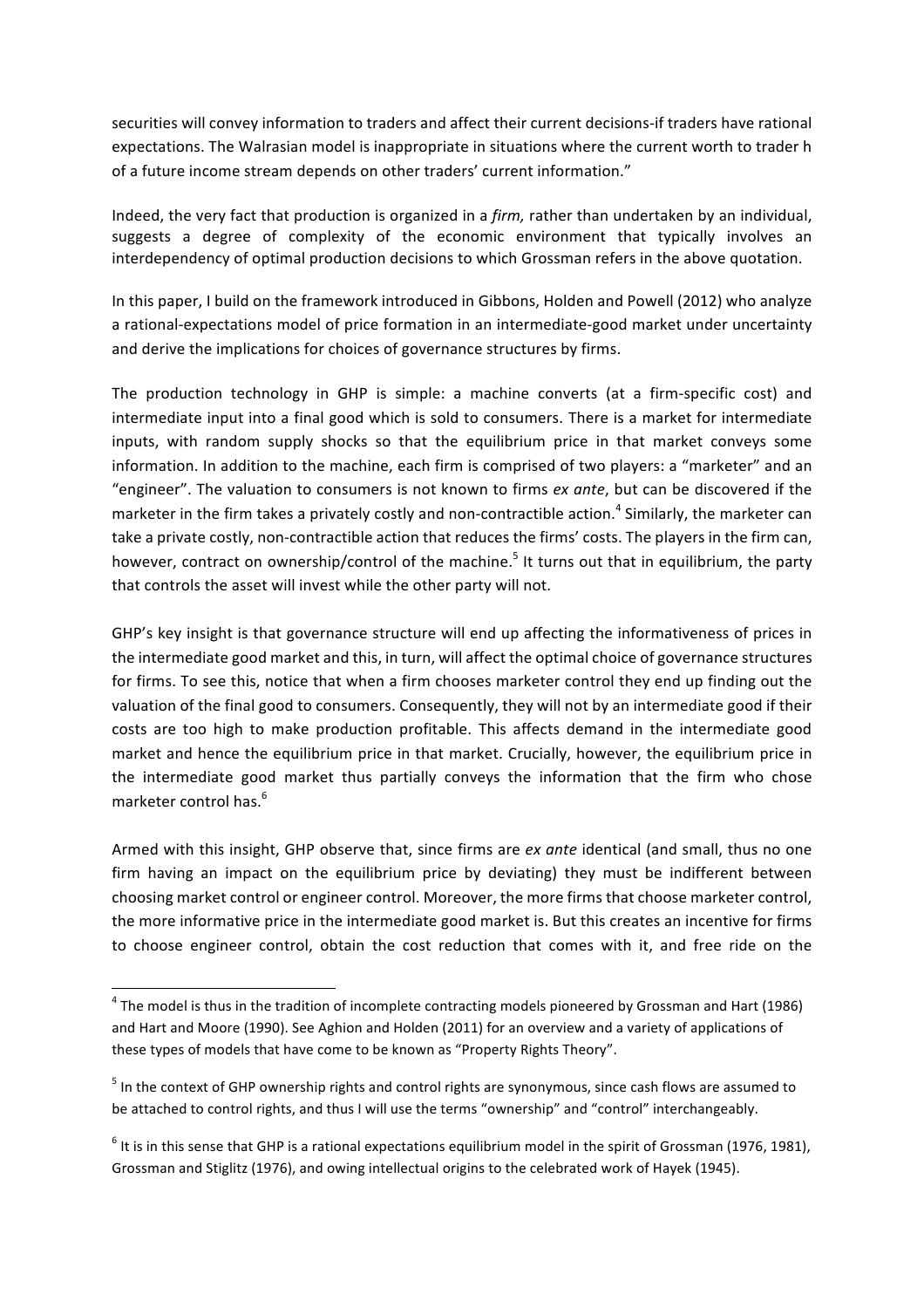information about consumer valuation contained in the intermediate-good-market price rather than organize the firm to obtain that information directly. In *industry equilibrium* these two countervailing forces must exactly balance out.<sup>7</sup> This implies that there must be some proportion of firms that choose marketer control and some proportion that choose engineering control. *Ex ante* homogeneity still leads to *ex post* heterogeneity of both governance structure choice and firm performance.

The main implication for the study of competitive neutrality that arises from this is that is not just whether a government enterprise operates in a market, or even *on what terms* it operates, but *in what way* in which it operates that is crucial for market efficiency. The first two of these possibilities are deeply familiar to scholars of competitive neutrality. For instance, the "on what terms" question raises the possibility that government enterprises may have some competitive advantage because of, say, their cost of capital, size, set of customers, or other attributes that stem merely from being government owned. This possibility, of course, gives rise to potential remedies such as corporatization, or regulations of various types.

What is arguably missing from existing analyses, however, is the "in what way" part of the preceding paragraph. In the framework developed in this paper, the governance structure chosen by a government enterprise affects the governance structures of other firms in equilibrium precisely because of the size of government enterprises. Unlike the competitive case with a very large number of individual firms that have a negligible impact on equilibrium prices in isolation, government enterprises can be large enough to affect the equilibrium. This in turn affects the informativeness of the price mechanism, and more importantly, total surplus generated in the industry.

I argue, therefore, that whenever there is the specter of government involvement, or noninvolvement, in an industry, there are efficiency consequences that arises purely through the effect on the informativeness of the price mechanism. We will elaborate on this further toward the end of the paper.

The remainder of the paper proceeds as follows. Section 2 presents my model and highlights the way in which government involvement in a market changes industry equilibrium. Section 3 then goes on to consider some legal implications of these changes to the market, and Section 4 contains some brief concluding remarks.

# **2. A Model of Government-Market Equilibrium**

To be self-contained this section presents a version of the Gibbons-Holden-Powell framework and then adapts it to issues of competitive neutrality. Readers who wish to skip past some of the notation and technical details can proceed directly to section 2.1.3.

## **2.1 The GHP framework**

<u> 1989 - Johann Barn, mars eta bainar eta industrial eta baina eta baina eta baina eta baina eta baina eta bain</u>

 $^7$  This is, by design, reminiscent of the classic "Grossman-Stiglitz paradox" (Grossman and Stiglitz, 1980) whereby the price mechanism cannot be fully informative, lest there be no incentive for individuals to acquire information to be impounded into the price mechanism.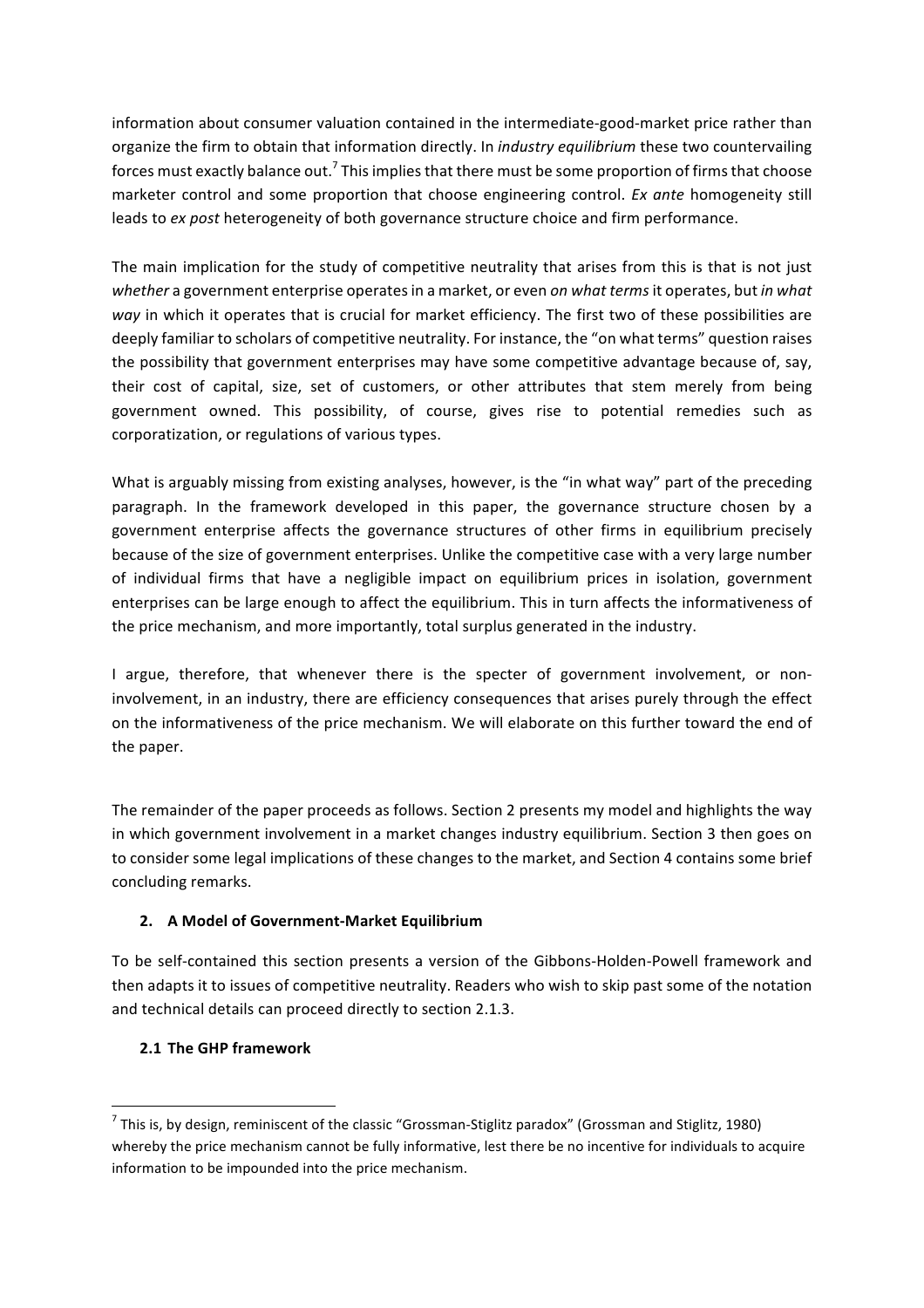#### 2.1.1 Statement of the Problem

The following subsection follows closely from Gibbons, Holden and Powell (2012). The outline given in prose above may serve as a useful guide. The core ingredient of the model is firms and there is assumed to be a unit mass of risk-neutral firms indexed by  $i \in [0,1]$ . Each firm consists of two players who will take actions within the firm: an Engineer  $E_i$  and a Marketer  $M_i$ . Each firm has a machine capable of transforming one "widget" (which can be thought of as an intermediate good or raw material of some sort) into one final good that consumers value at *v*. *v* is a random variable that is uniformly distributed on the support  $[v, \overline{v}]$ , that is it takes on any value in that interval with equal probability.

There is a "raw" cost of transforming the widget into a final good that is firm specific and given by  $c_i$ , which is uniformly distributed on the support  $[c, \overline{c}]$ . The engineer in firm *i* can invest in reducing this cost by paying  $K_E$  to reduce the cost to  $c_i - \Delta$ . Similarly, the marketer in firm *i* can pay  $K_M$  to find out *v* for sure.

Widget supply (i.e. the total number of widgets produced in the market) is random<sup>8</sup>, and given by *x* which is uniformly distributed on  $\lbrack x,\overline{x}\rbrack$ .

In describing governance structures, I adopt the convention that  $g_i = E$  if E controls the machine and that  $g_i = M$  if M controls the machine.

2.1.2 Price Formation

The question then is how prices are determined in this market. Following GHP we focus on *rational expectations equilibrium*, which is defined as follows. A rational expectations equilibrium (REE) is a price function  $p(x, v)$  and a production allocation  $q_i \in \{0, 1\}$  such that:

(i) 
$$
q_i = q_i^*
$$
 for all *i*, and

(ii) The market for widgets clears for each pair  $(x, v) \in [x, \overline{x}] \times [v, \overline{v}]$ .

The production allocation is a binary variable which takes the value produce  $(q=1)$  or not  $(q=0)$ . I denote by  $\lambda$  the proportion of firms who choose marketer control. Now I define  $c_M(v, p) = v - p$ , which is the highest cost at which a marketer who has invested in information (and hence knows v) would be prepared to produce a final good. Also, let  $c_E(p) = E[v|p] - p + \Delta$ . This is the highest cost at which an engineer who has invested in cost reduction (but not information) would be prepared to produce.

This implies that demand for widgets is

$$
\lambda \frac{v-p-\underline{c}}{\overline{c}-\underline{c}} + (1-\lambda) \frac{E[v|p(x,v)] + \Delta - p - \underline{c}}{\overline{c}-\underline{c}},
$$

so that for the market to clear requires

 $8$  This is a modeling device which insures that the equilibrium pricing function is not invertible, thereby leading to a fully revealing rational expectations equilibrium.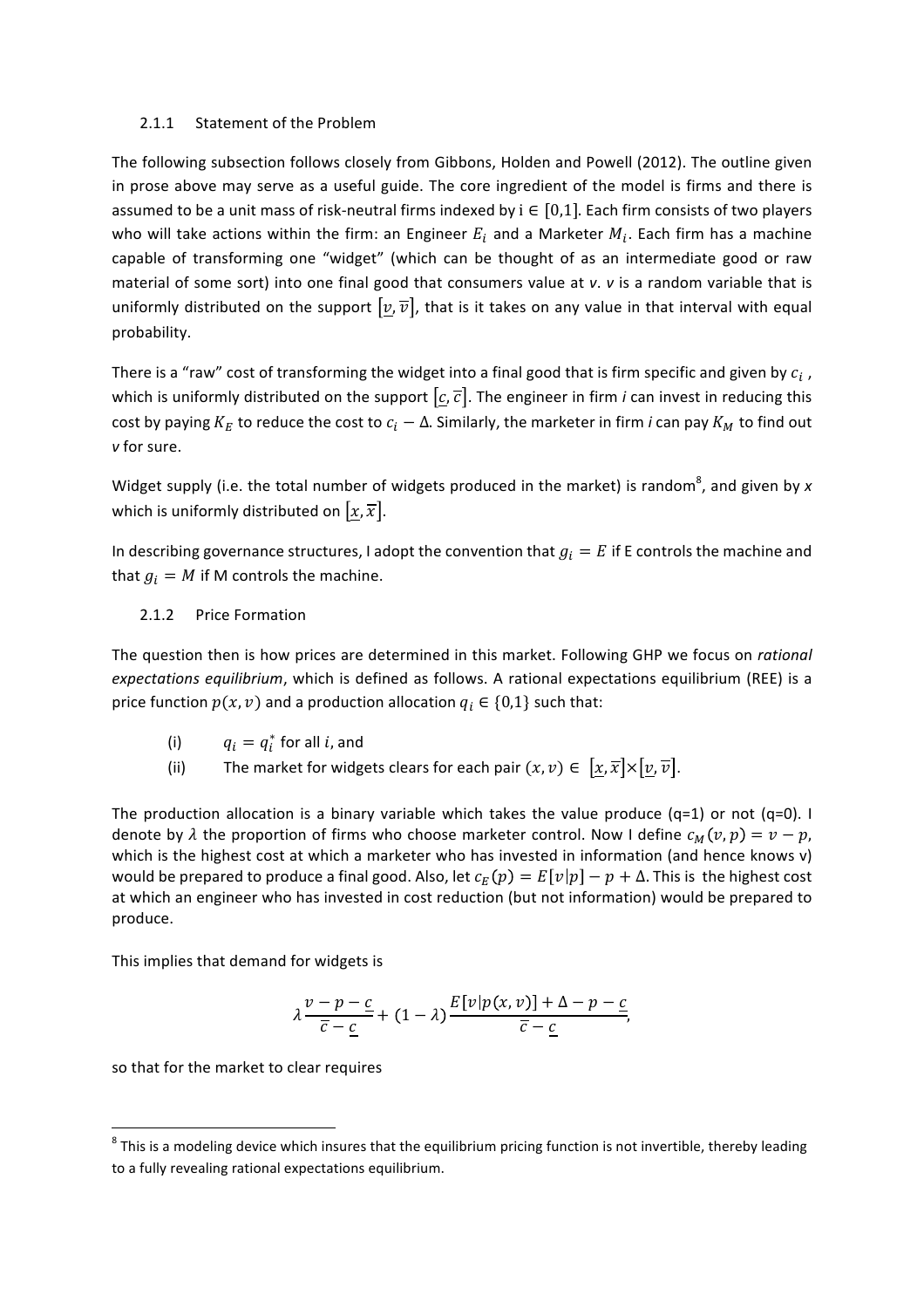$$
p = (1 - \lambda)E[v]p(x, v) = p] + \lambda x - (\overline{c} - \underline{c})x + (1 - \lambda)\Delta - \underline{c}.
$$

The conditional expectation of *v* given *p* therefore satisfies

$$
E[v|p(...)=p] \equiv \frac{(\overline{c}-\underline{c})x + \underline{c} + (1-\lambda)\Delta - \lambda v}{(1-\lambda)}.
$$

GHP show that, given  $\lambda$ , there exists an REE characterized by a piecewise linear price function, as depicted in the following figure.



**Figure 1: Drawing inferences from prices** 

Notice that different points in  $(x, v)$  space correspond to different supports of the posterior distribution.<sup>9</sup> This highlights a key fact—the informativeness of the price mechanism depends on industry structure. To that end, I now consider the firms' governance structure choice.

 $9$  To see this in the figure, since all the random variables in the model are uniform and stochastically independent, each point  $(x, v)$  space is equally likely. Therefore, one forms posteriors by taking a point in  $(x, v)$  space, looking at the iso-price locus parallel to the diagonal lines in the picture, and then projecting this line onto the v axis.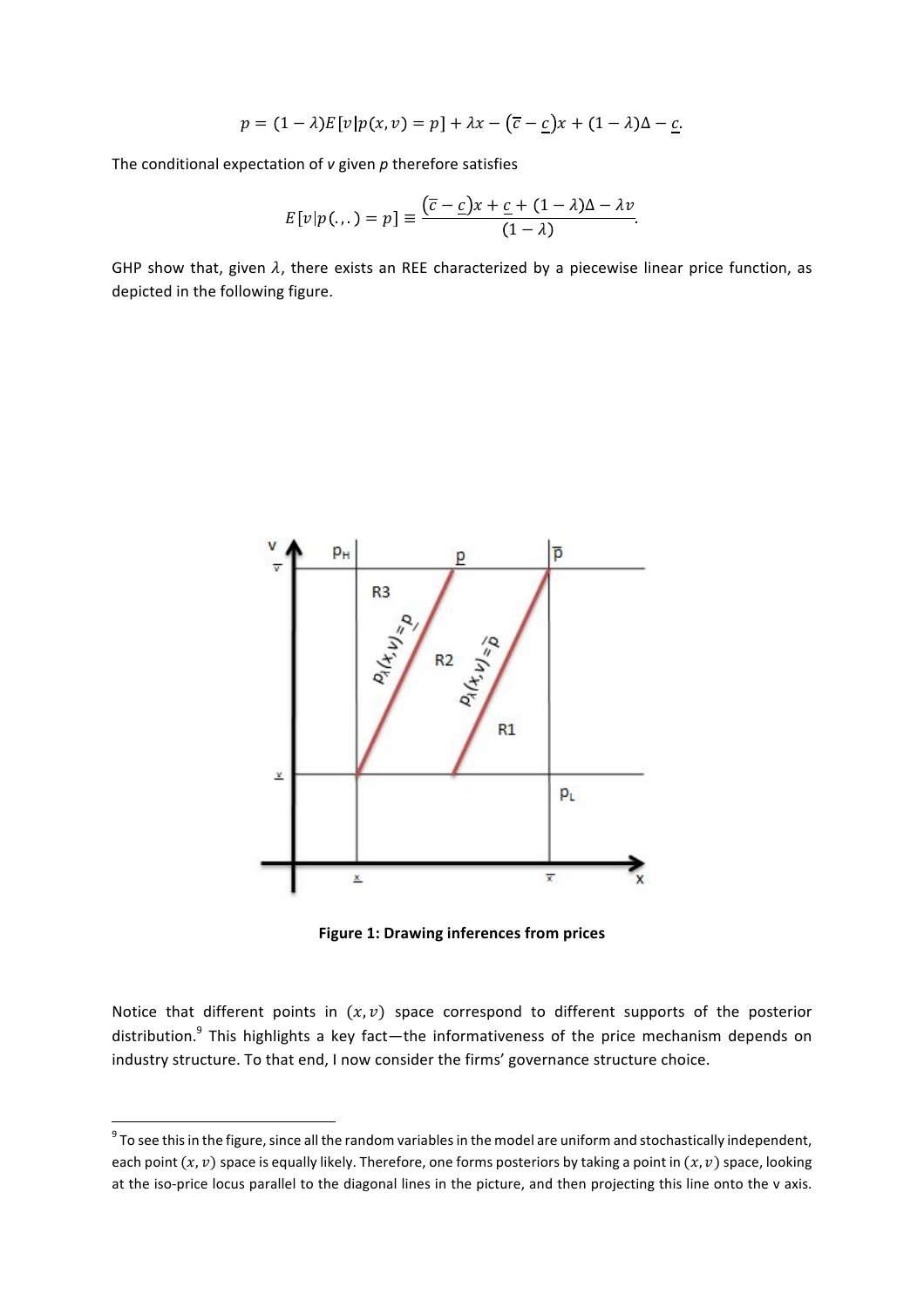This involves a given firm taking the rational expectations equilibrium that will occur for a given proportion of firms that choose a certain governance structure, and maximizing its own choice of governance structure. In this sense, *industry equilibrium* involves the market clearing, prices constituting an REE, and firms optimizing their choice of governance structure simultaneously. This is captured in the following definition.

An *industry equilibrium* is a set of firms of proportion  $\lambda^*$ , a price function  $p(x, v)$ , and a production allocation  $\{q_i\}_{i\in I_0,1]}$ , such that

- (i) Each firm optimally chooses governance structure with proportion  $\lambda^*$  choosing *M*;
- (ii) Each party optimally chooses to invest or not;
- (iii) Production and widget-purchasing decisions are optimal and;
- (iv) The market for widgets clears for every pair  $(x, v)$ .

Armed with this, GHP show that in the case of interest here<sup>10</sup> the proportion of firms that choose market control in equilibrium is given by

$$
\lambda^* = \frac{\sigma_v^2 + \Delta^2 - 2(\overline{c} - \underline{c})v - \mu_x \Delta}{\frac{\sigma_v^2}{2} + \frac{\sigma_v}{\overline{c} - \underline{c}} + 2\Delta^2}.
$$
 (\*)

### 2.1.3 Summary

From this point on, I will say that a firm that chooses marketer control is *customer facing* and one that chooses engineer control is *production facing*.

Notice that equation  $(*)$  gives the proportion of firms that are customer facing absent any government enterprise being in the market. The comparative statics of this industry equilibrium are important. GHP Proposition 3 provides these comparative statics for the noisy outside demand case and shows:

## **Comparative Statics:**

- $(i)$  an increase in the uncertainty of either the supply of the intermediate good or the value of the final good or a decrease in the average supply of the intermediate good leads to an increase in the fraction of firms that choose to be customer facing; and
- (ii) an increase in the level of potential cost reduction leads to an increase in the fraction of dyads that choose to become production facing if there is sufficient uncertainty regarding the value of the final good, but if this level of uncertainty is low, the opposite may be true.

This is the support of the posterior distribution, and the expected value of v is the midpoint of the support, since the posterior is uniformly distributed.

 $10$  See what GHP refer to as the "noisy outside demand case".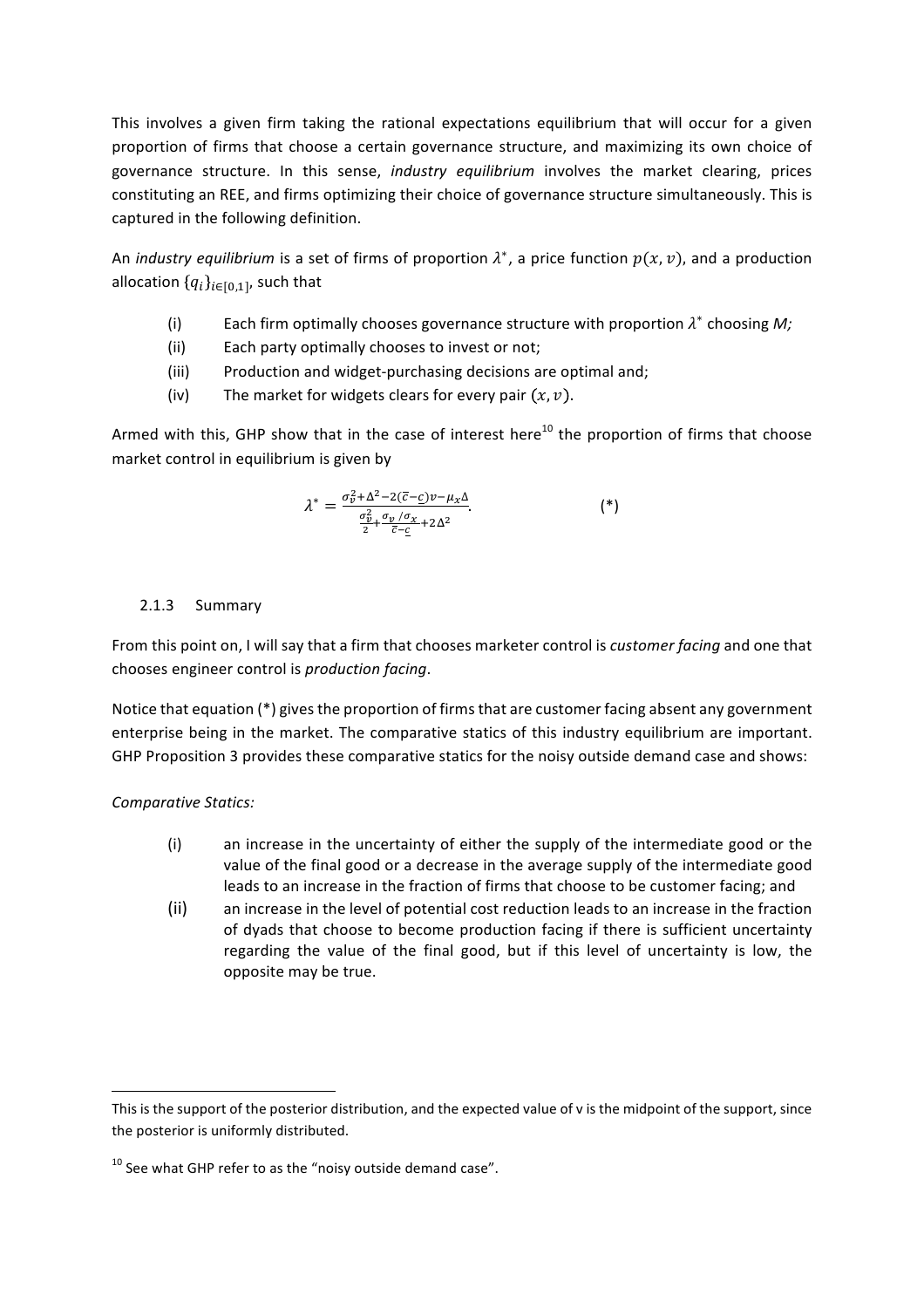An important feature of the industry equilibrium characterized by equation  $(*)$  is that production parameters such as the value of cost reduction  $(\Delta$  in the model) affect the informativeness of the price mechanism.

A further important observation is that, in the industry equilibrium with no government involvement, since firms are *ex ante* identical, all firms must be indifferent between being customer facing or production facing. However, the firms are certainly not identical *ex post*. The most obvious way in which this is the case is that some firms choose to let customer facing and some chose to be production facing.

In addition to this, however, among the firms that choose (optimally) to be production facing, some will produce at a profit and some will produce at a loss. This occurs because they do not know the true value of the final good to consumers (*v* in the model) but draw inferences about it from the price of widgets in the intermediate good market. Even though they optimize their production and widgetpurchase choices, some of those production-facing firms will expect the value of the final good to be higher than it actually turns out to be. In this sense, some of these firms will produce final goods (and have purchased intermediate goods/widgets) but wish that they had not, despite having maximized *ex ante*.

This gives rise to the following important observation: the proportion of firms that choose to be production facing affects total surplus in the system, all else equal. This arises through the effect that firms choosing to be production facing have on the informativeness of the price mechanism, and hence the number of firms (a subset of the firms that are production facing) that choose to produce when they are, in fact, too high cost relative to consumer valuations to be profitable. The central point that we will make below is that the way in which the government chooses to be involved, or not involved, in the market has a direct bearing on total surplus precisely through this channel.

## **2.2 Government Enterprises**

<u> 1989 - Johann Barn, mars eta bainar eta industrial eta baina eta baina eta baina eta baina eta baina eta bain</u>

Now that I have characterized industry equilibrium with no government involvement, I can provide a taxonomy of the different ways in which government can become involved in the market and how that involvement affects industry equilibrium.

A government enterprise could, in principle, either be customer facing or production facing. It is also possible, in the context of the market I have analyzed thus far, that a government enterprise could produce in the intermediate good market. This latter possibility is of no consequence given my assumptions about the intermediate good/widget market and I therefore ignore it in this paper.<sup>11</sup>

 $11$  If the intermediate good market had a richer market structure itself then government involvement could be consequential, but such a possibility would have potentially significant effects on the structure of the rational expectations equilibrium and I thus leave a proper treatment of such issues for another time.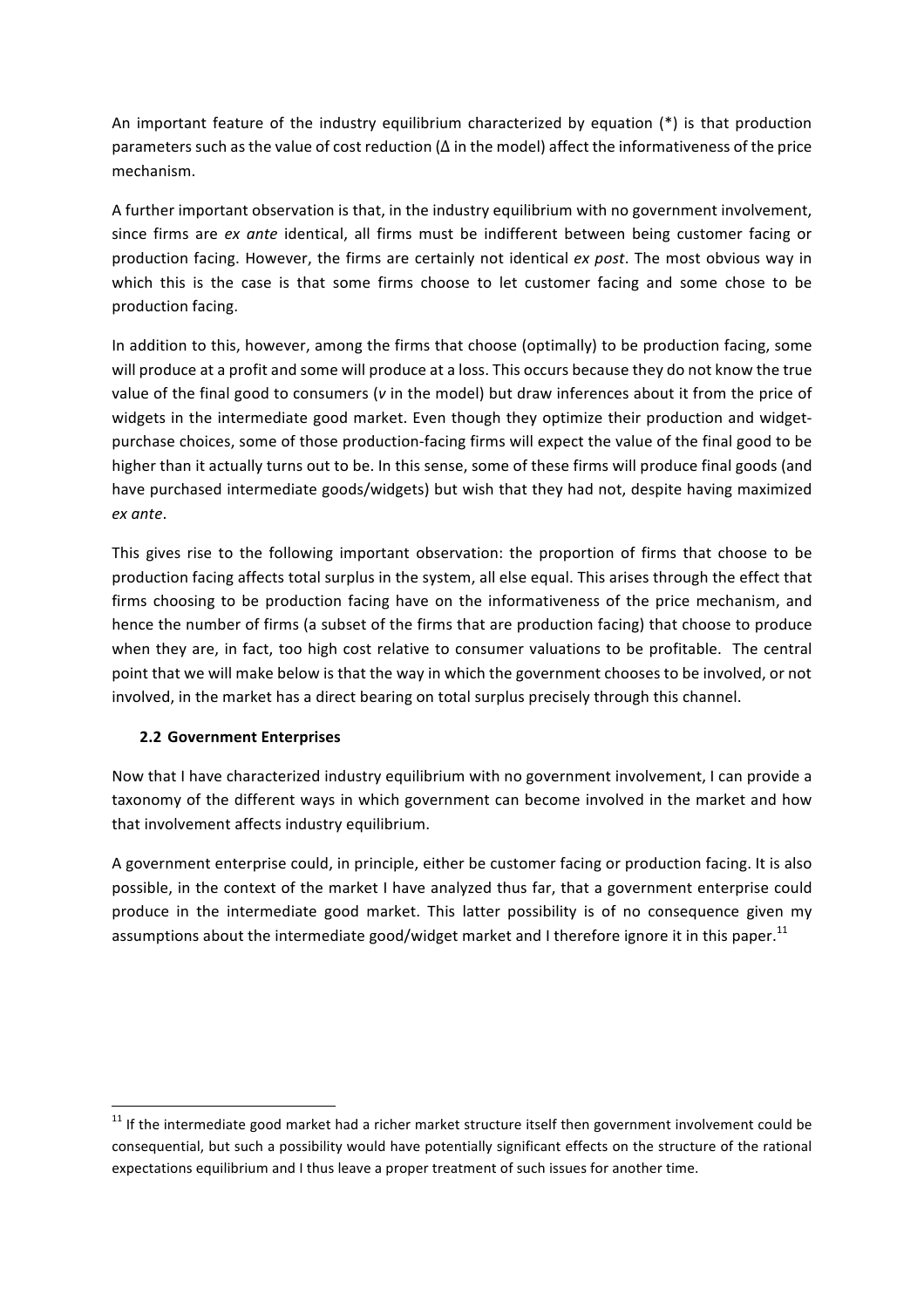The other relevant dimension of government involvement is whether or not they enjoy a competitive advantage over their private-sector counterparts. There are thus four possible ways for the government to be involved in this market, as illustrated in the following figure.<sup>12</sup>

|                   | <b>Advantaged</b> | <b>Neutral</b> |
|-------------------|-------------------|----------------|
| <b>Production</b> | Information       | <b>Neutral</b> |
| facing            | <b>Booster</b>    | Substitute     |
| <b>Consumer</b>   | Cost              | <b>Neutral</b> |
| facing            | Leader            | Substitute     |

### **Figure 2: A taxonomy of government enterprises**

I must specify one other detail of how government enterprises enter the industry, and that is "how many" or "how large" they are. Since my model contains a continuum of firms, there will be no impact of having a "single" government enterprise do one thing or another, as it is measure zero (that is, of negligible size). I will thus assume that any change to the industry configuration through the involvement of a government enterprise involve mass m of firms being switched from private to government control.<sup>13</sup>

The key issue, however, is how the involvement of a government enterprise affects the industry equilibrium considered above. It is to this question that we now turn.

## **2.3 Government-Market equilibrium**

<u> 1989 - Johann Barn, mars ann an t-Amhain an t-Amhain an t-Amhain an t-Amhain an t-Amhain an t-Amhain an t-Amh</u>

We will consider the impact of a government enterprise on the industry equilibrium under two possible scenarios. In the first, the government enterprise enjoys no special advantage (e.g. a cost advantage) over its private-sector rivals. In the second, the government enterprise enjoys a cost

 $12$  An additional dimension of government involvement is whether they replace (through acquisition, or crowding out) and existing firm, or are an additional firm in the market. Although this is of interest, a proper treatment of it would involve analyzing an entry game, raising some intriguing possibilities, but which is beyond the scope of the present exercise. I will assume here that a GE always replaces/substitute for a private sector firm of the same size.

<sup>&</sup>lt;sup>13</sup> For technical reasons one does not want  $m \geq \lambda^*$ , and although the latter variable in endogenous, it is always possible to make assumptions on primitives that ensure this will not arise, and henceforth I implicitly make such assumptions.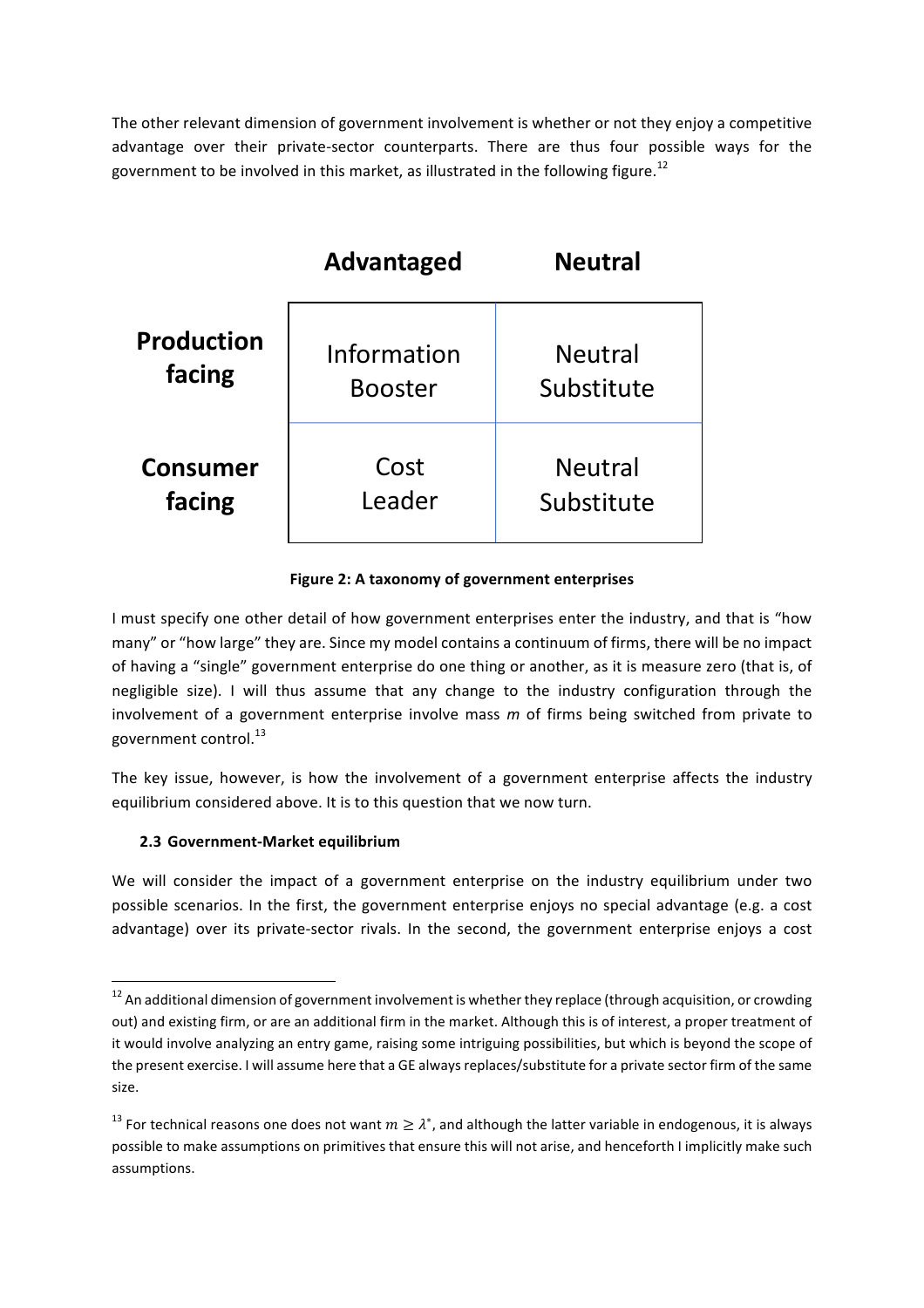advantage. Our goal is to highlight the informational and allocative efficiency consequences of the involvement of a government enterprise in each of these scenarios.

# 2.3.1 Level playing field

I first consider the case where a government enterprise (GE) is identical to a private-sector firm.

If other firms have already made their governance-structure choices, and if those choices cannot be changed, then the GE being involved in the market has one of two effects. Since, by assumption, the GE replaces a private firm of the same size, if the GE has the same governance structure as the private firm it is replacing the industry equilibrium is unchanged. If, however, the GE replaces a firm with a different governance structure then the new industry equilibrium (denoted  $\lambda^{GE} \neq \lambda^*$ ) can entail a higher or lower degree of informational efficiency.

It should be immediately clear that a greater degree of informational efficiency has positive allocative efficiency benefits, too, since uninformed firms will, in general, have a more accurate posterior belief about *v* and hence make fewer *ex post* production errors.

Of course, if the GE entered at the same time as private firms, then this conclusion could be different, in principle. Here there are two sub-cases. The simplest is where the GE chooses governance structure in an optimizing way at the same time as private firms. Clearly, then, they would be part of the industry equilibrium considered above, and the proportion of firms that are customer facing would be unchanged, and given by equation  $(*)$ .

The second sub-case is where the GE can credibly commit to one or another governance structure. In this setting, the timing of the GE's governance structure choice is immaterial and again we have  $\lambda^{GE} \neq$  $\lambda^*$ . For instance, if the GE commits to be customer facing then  $\lambda^{GE} > \lambda^*$ . To see this, observe that the GE choosing to be customer facing is, from the perspective of the other firms, like changing the production parameters of the market in such a way that  $\lambda^* = \lambda^{GE}$ , and they then optimally choose their governance structures as if they were in that new environment.

Thus far I have considered the environment where governance structures are fixed once chosen. If firms could change their governance structure at any time then, in the context of the model we have specified, nothing would change because each firm is infinitesimal and thus cannot affect the equilibrium through a unilateral deviation.<sup>14</sup>

# 2.3.2 Government enterprise cost advantage

Now suppose the GE has a lower cost than its private-sector competitors. This gives rise to a host of considerations that are familiar from the competitive neutrality literature. In the context of the framework considered here, however, there are additional considerations, and we will focus on those.

Suppose the GE has a lower cost of acquiring information about consumer valuations (i.e.  $K_M^{GE} < K_M$  ) but the same cost of making the cost-reduction investment (i.e.  $K_E^{GE}=K_E$  ). From a welfare perspective it clearly makes sense for the GE to make the investment which is lower cost for it, and

<sup>&</sup>lt;u> 1989 - Johann Barn, mars ann an t-Amhain an t-Amhain an t-Amhain an t-Amhain an t-Amhain an t-Amhain an t-Amh</u>  $14$  I refer the interested reader to Grossman and Stiglitz (1980) and Gibbons, Holden and Powell (2012) for further consideration of the finite, non-negligible mass case.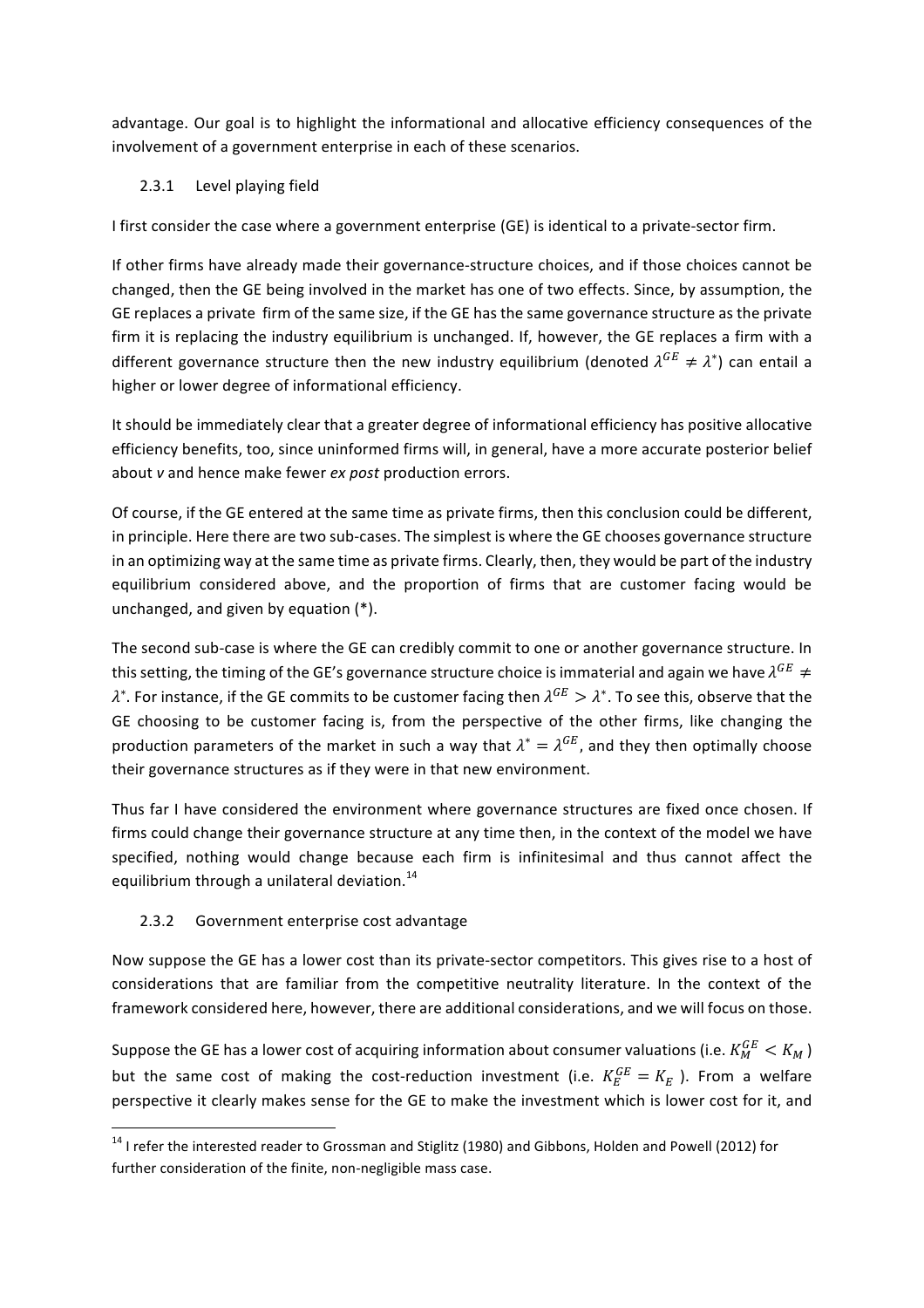given their size or commitment power this can arise naturally in equilibrium, as discussed above. Notice that, in this case, not only does welfare rise directly from the lower investment costs, welfare rises indirectly because the price mechanism becomes more informative  $(\lambda^*)$  is higher) and this creates an indirect benefit for private firms).

It will be immediately clear to the reader that there are other cases with less sanguine implications<sup>15</sup>, but it is worth pointing out that a government enterprise having a cost advantage and being involved in the market can actually *improve* efficiency in some circumstances.

The main implication of this analysis is that there is an *informational channel* that affects economic efficiency, in addition to the standard competitive channel emphasized in existing analyses of competitive neutrality.

# **3. Legal Implications**

The legal prescriptions that arise out of standard analysis of government enterprises and, by now, well understood, as mentioned in the introduction. This short section outlines some of the addition implications that stem from thinking about government enterprises in industry equilibrium, as I have done above.

The main implication of my analysis is that informational efficiency is an instrumental goal for achieving allocative efficiency in this setting and optimal policy and legal rules should take account of this. Government enterprises that do not contribute to the informativeness of the price mechanism should attract significant skepticism. In the context of my model these are production facing government enterprises, but one could imagine the concept being more general than this.

The comparative statics derived above also provide guidance about the types of markets where informational efficiency is likely to be low, all else equal. This is likely, for instance, when the returns to cost reduction are large, markets will tend to have low informational efficiency and government enterprises could improve matters. When returns to cost reduction are low, markets will tend to have a high degree of informational efficiency and government enterprises will be hard-pressed to improve matters, but could make things worse.

This suggest that, in addition to the standard welfare analysis involved in assessing competitive neutrality, informational efficiency of the market should be added as a consideration. In markets where informational efficiency is already high, it may be appropriate to have a rebuttable presumption against the participation of a government enterprise. That assumption could be rebutted only by demonstrating efficiency that obtain or externalities that are internalized in other ways.

# **4. Concluding Remarks**

<u> 1989 - Johann Barn, mars ann an t-Amhain an t-Amhain an t-Amhain an t-Amhain an t-Amhain an t-Amhain an t-Amh</u>

In this paper I have sought to highlight the fact that firms—government and non-government— do not only operate in similar markets and interact with each other through product-market competition.

<sup>&</sup>lt;sup>15</sup> Consider, for instance, the case where (i.e.  $K_M^{GE}\,>K_M$  ) and (i.e.  $K_E^{GE}\,=K_E$  ), among others.